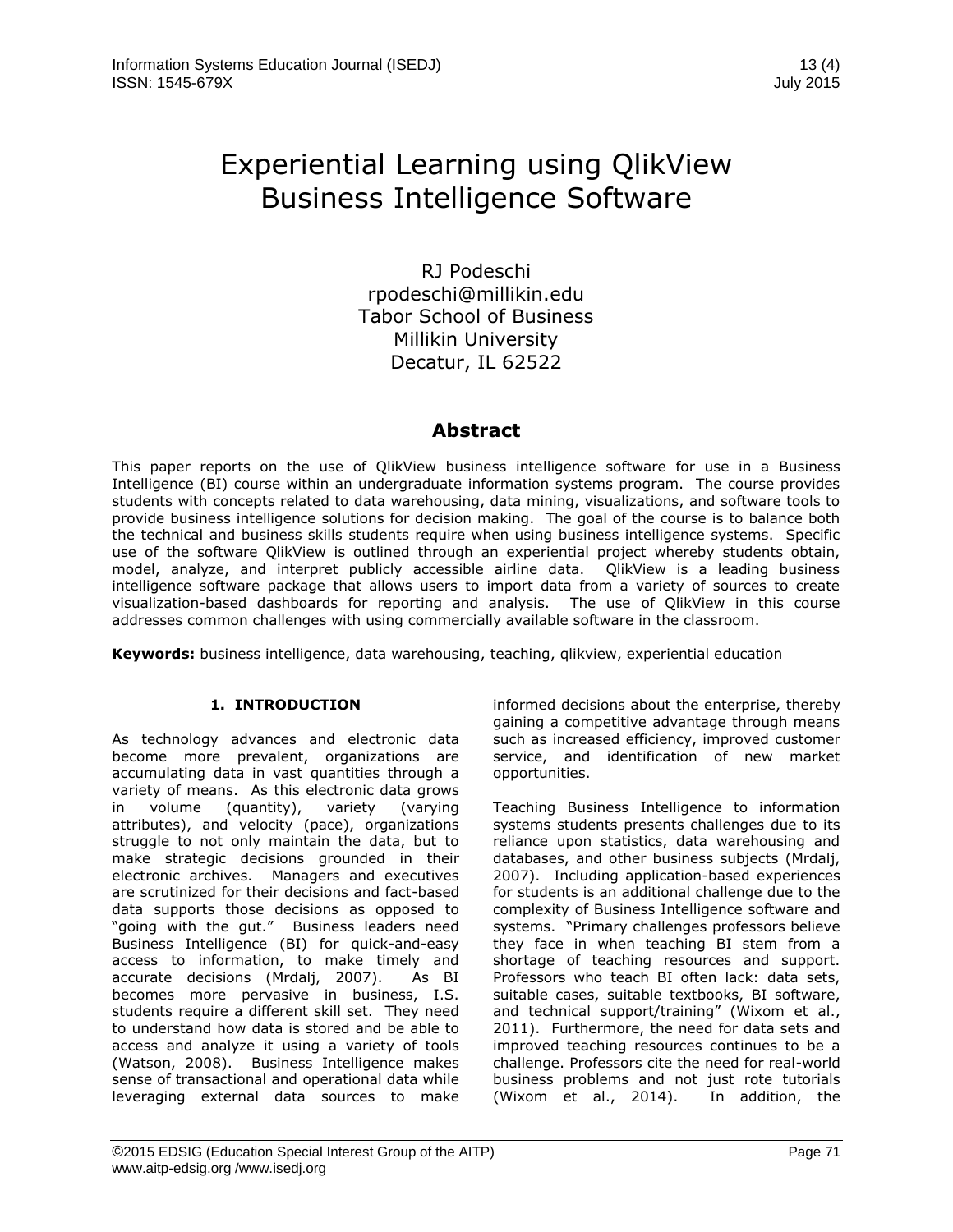configuration, training, and maintenance of these systems are also time consuming from the perspective of the faculty and consequently time consuming for students to become knowledgeable enough to be productive given an infrastructure-heavy, enterprise-level BI software package.

This paper presents the use of an emerging and accessible Business Intelligence software tool, QlikView, as a means of practicing fundamental and analytical skills for information systems majors likely to assume a role in system/business analysis or data management through an active learning environment that combines both theory and practice. According to QlikView's website in August, 2014, the company boasts a customer base of 33,000 in over 100 countries (QlikTech International AB, 2014). QlikView provides an interface that encourages users to "follow the information scent" through visualization and ad-hoc querying (QlikTech International AB, 2011). The software allows students to experience organizing and managing large data sets through its in-memory technology on a desktop software platform. Due to a lower software learning curve, students are able to apply their skills with QlikView using publicly accessible data sources to solve realworld problems.

#### **2. COURSE OBJECTIVES**

Students taking this course are part of the information systems (I.S.) major that is situated within a business school curriculum. This course is an elective that supplements required courses in the I.S. major. Students in the I.S. program are grounded in the theoretical areas of programming, system analysis/design, relational databases, and networks while learning handson skills in both business and technology that prepare them for managing applications, data, networks, and systems in a wide variety of organizations. This course introduces and builds on the concept of data warehousing and modeling data for analysis rather than for transactional and operational processes. Most students have already had experience in modeling relational databases and writing structured query language (SQL) through previous coursework, although it is not a prerequisite. This course provides students with a hands-on experience in data warehousing, data analytics, and executive dashboards. In addition to the experiential case discussed in this paper, students complete a series of labs focused on data warehousing fundamentals and Extract-Transform-Load (ETL) processes through

Microsoft Access. These exercises build technical and modeling skills in addition to follow-up analysis of results. The course concludes with a final project where students use their BI skills to assist a community client in finding insights with their data. The primary objectives of this course are as follows:

- Understand the strategic importance of Business Intelligence and data analytics.
- Design and develop a data warehouse based on data needs and user requirements.
- Extract, transform, and load operational data into a data warehouse.
- Build a Business Intelligence application for Dashboarding, Analysis, and Reporting.
- Practice system design architecture and concepts.
- Interpret data into informed decisions for recommendation.
- Collaborate with a third-party client in teams to support organizational data needs.

#### **3. USING QLIKVIEW FOR BUSINESS INTELLIGENCE**

QlikView is a Business Intelligence software product that focuses on end-user driven Business Discovery through visualizations and data exploration (QlikTech International AB, 2011). Organizations traditionally obtain data from multiple sources that are of varying quality and use inconsistent codes that need reconciled. Integrating, cleansing and standardizing data in preparation for BI can be challenging and requires Extract-Transform-Load (ETL) tools to prepare the data efficiently (Chaudhuri, Dayal, and Narasayya, 2011). QlikView allows the user to connect to a wide array of data sources including: Microsoft Excel spreadsheets, Microsoft Access databases, text-based data files in addition to enterprise level RDBMS titles like Oracle, IBM DB2 and Microsoft SQL Server to name a few. ETL tools are built into the application through load scripts using SQL-like syntax to model and prepare the data into a fact and dimension-based data warehouse as seen below in Figure 1 (Garcia & Harmsen, 2012). While several of the dashboard creation functions within the software are "drag and drop," more advanced features require a syntax that is a blend of SQL and "Microsoft Excel-like" functions. Once the data is prepared and the model is established, the user has the capability of building dashboard applications using charts, graphs, multi-dimensional data analysis, and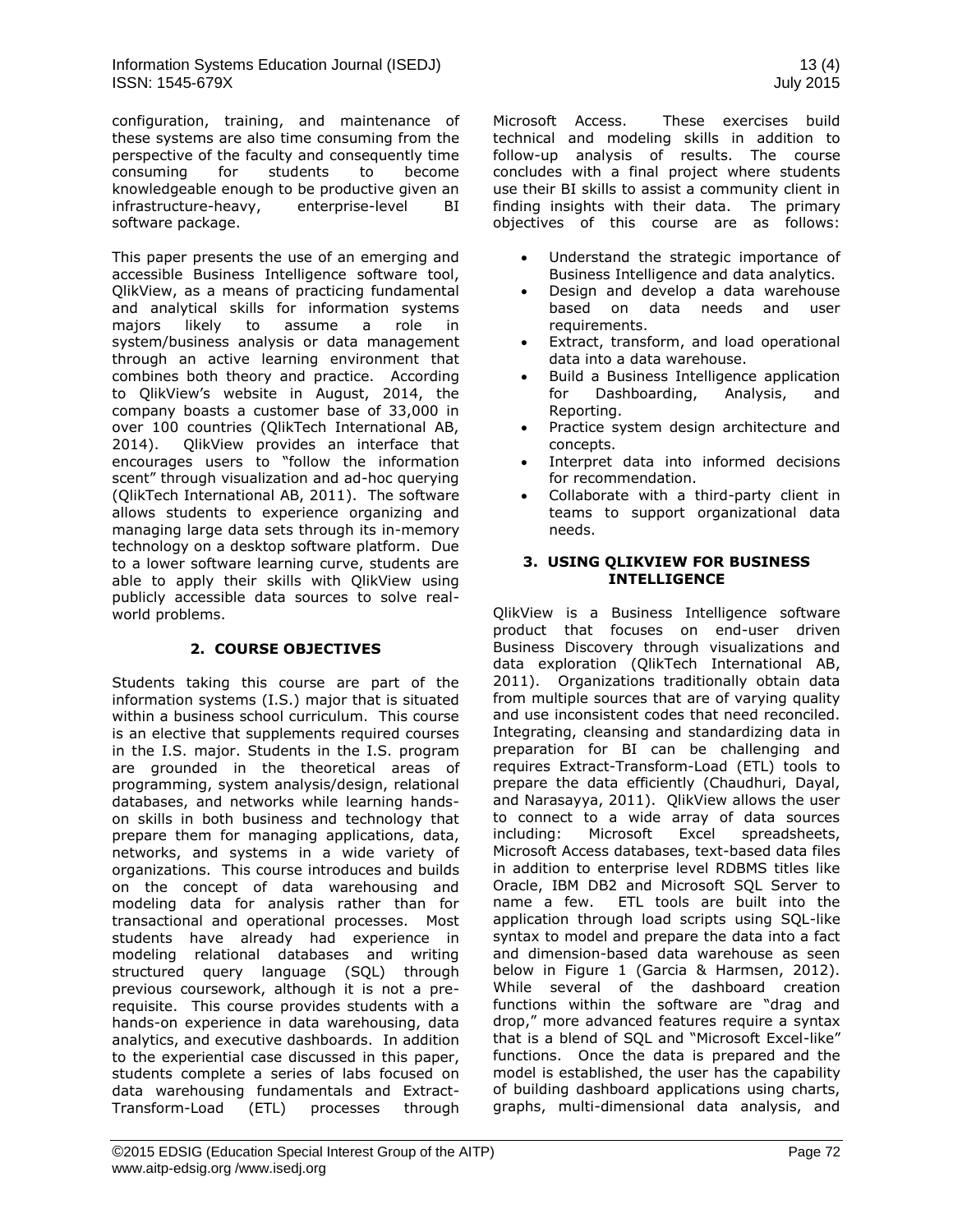reports as seen in Figure 2 (Garcia & Harmsen, 2012). Hugh Watson (2008) suggests that these visual software tools are designed to be easy to use and that dashboards and scorecards are vital to an organization. QlikView's unique model is achieved through an "associative architecture" that challenges the traditional BI drill-down model shown below in Figure 3 (QlikTech International AB, 2011). This allows the user to create connections through any keypair relationship without having to follow a traditional hierarchy of data. As a result, users can find patterns and connections quicker than through a traditional BI architecture. As of December, 2014, QlikView supports an academic program that provides free licenses of their desktop software to qualifying higher education institutions for teaching purposes. QlikView also provides training resources and an online community to share in the practice with other faculty.

In evaluating other Business Intelligence software titles for use in this course, a common challenge was higher-barriers to entry. Other popular BI software like IBM Cognos and Oracle Business Intelligence required significant server infrastructure that were not affordable or accessible despite low-cost or no-cost academic agreements. For example, the Oracle Business Intelligence stack requires separate database, middleware, and application servers, in addition to software pre-requisites such as Java and operating system patches, to run properly, all which require a significant investment of planning and time to implement (See Figure 4). Even with newer cloud-based offerings as with IBM Cognos through their academic program, a significant amount of configuration time was necessary to have an environment ready for student learning. Other open source software titles have emerged recently, such as R and RapidMiner. While these tools were easy to obtain and install, they required a significant amount of training time, which took away from BI fundamentals. QlikView's main competitors that offer similar products are Tableau and Spotfire. At the time of course preparation, neither company offered academic licenses, but have since launched similar programs as QlikView. Wixom et. al. (2014) reports that the number of professors who leverage academic alliance resources has increased, however, there remains a demand for stronger teaching resources.

QlikView's desktop edition requires a small computer laboratory footprint, which allowed for faster setup time for the course. The software installed using a traditional installation wizard that took no more than 10 minutes per workstation. QlikView provides several free resources including videos and downloadable tutorials that allow students to learn, selfguided, on how to use the software application. Supplemental tutorials were used from "QlikView for Developers" by Miguel Garcia to build a more robust skill set beyond the beginner level and provide a connection between Business Intelligence principles and a new model for data analysis. In addition, QlikView allows for the processing of millions of rows of data using inmemory technology. This scalability allows for the introduction of Big Data concepts on a consistent platform for students. The software allows for the teaching of fundamental BI concepts such as ETL and Data Warehousing, but has a look toward the emerging trends in business intelligence with regards to Big Data. Another goal that was achieved through selecting QlikView is that it was built with the knowledge worker in mind rather than the programmer. This allowed the focus of the course to be on how to model, analyze, and interpret the data rather than overcoming software-specific hurdles. While the course is currently aimed at information systems majors, it could be amended to appeal to a wider business school or non-business school audience.

#### **4. USING AIRLINE DATA TO APPLY BI SKILLS**

To gain a better understanding of QlikView beyond tutorials and prescribed lab exercises, students are given a case and tasked with determining factors that lead to delayed commercial airline flights. The premise is that a popular travel publication wants to assist its readers in how best to choose flights that have a higher probability of being on-time. Objectives for this case are to: 1) obtain data from an external source, 2) model the data in the form of a data warehouse, 3) construct dashboards for analysis and reporting, and 4) analyze and interpret the results.

Students obtain publicly available airline data from the Research and Innovative Technology Administration website (http://www.transtats.bts.gov/DL\_SelectFields.a sp?Table\_ID=236&DB\_Short\_Name=On-Time). The site contains departure and arrival data for domestic commercial airline travel for a given date range. The data can be downloaded in comma-separated value (CSV) files along with corresponding look-up tables. Students are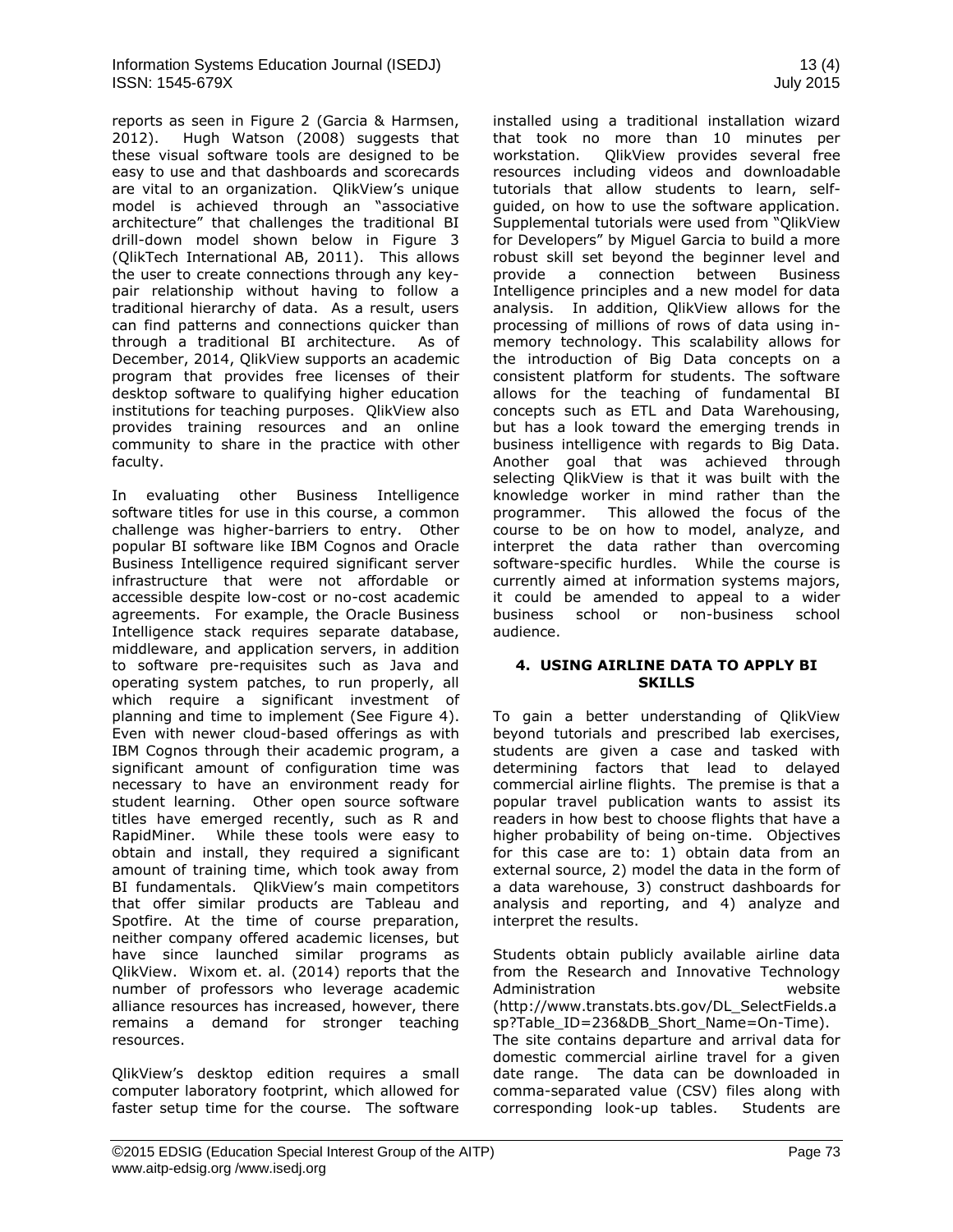challenged with sifting through an external data source that contains several attributes classified in different manners, in addition to approximately 500,000 rows of data per month. Through this case, students learn how to handle large data sets and are simultaneously challenged with addressing uncertainty in the way of data quality.

Once students have the data set downloaded, the data is modeled into a star-schema data warehouse for import into QlikView. Students use the provided data set and make decisions on how to align the data appropriately for analysis. Students then prepare for the extract-transformload (ETL) process using QlikView's load script feature. The load script is a text-based editor that includes a "builder-like" feature to allow the construction of load statement (See Figure 5). Through this process, students practice ETL skills to convert data into appropriate data types and transform data into appropriate fact-based and time-variant dimensions.

Once the data is transformed and loaded into QlikView, students build visualizations to represent the airline data in a myriad of ways, from charts and graphs to gauges and multidimensional data tables. This process allows students to go beyond obtaining and modeling data, but to critically think about how best to represent the data for analysis. Once the dashboards are complete, students then summarize their findings in a business-style report for the travel publication.

"A BI recruiter noted that [It's hard to find] a good mix of technical and business skills. Too often, students are skewed too far one way or the other" (Wixom, 2011). This experiential project allows students to see the whole process from beginning to end while practicing with relevant data. In a student survey regarding the airline project, one student commented that they "learned that it was more efficient to transform data in QlikView as opposed to other well-known tools like Microsoft Excel and Access." Another student said that "it helped [him] understand that it was I.T.'s job to build and model data so that others in the company can make better decisions." One student reflected on the importance of ethics and critical thinking by saying, "the developer has the opportunity to make the data say what [he/she] wants. It reinforced the need for me to be unbiased and think about how I wanted to display the data." Based on Kolb's research in experiential learning, the experience provided students with opportunities for a concrete

experience, abstract conceptualization, active experimentation, and reflection (1984). This assignment moved students from completing a list of prescribed steps to simulating real-world work; work they are now better prepared to execute after graduation. Wixom et. al's (2014) work concludes that through real-world business problems, students can be better prepared to "hit the ground running". Through this exercise, students apply their knowledge of data warehousing concepts in a technical setting through QlikView using real data while interpreting and reflecting upon their creation.

#### **5. DISCUSSION AND CONCLUSIONS**

The details of this paper make an important contribution to information systems educators in search of a low-maintenance, no-cost, lowlearning curve software package that allows students to demonstrate the practice of data warehousing in combination with data analysis. The airline data exercise allows students to build on their learned BI skills with a real-world data set that goes beyond a software demonstration or step-by-step set of instructions. Course evaluations indicated that students found the software tool valuable in developing their ability to build data warehouses and create BI applications using real-world data. Because the software has lower barriers to entry and has a lower learning curve than infrastructure-heavy enterprise software packages, it is possible that this course could be made available for other business majors where analyzing and interpreting data for competitive advantage are valuable skills, such as in the disciplines of finance and marketing. Further work is necessary to evaluate the format of the course, analyze appropriate pre-requisites, and evaluate how it can be best delivered to a broader audience.

#### **6. ENDNOTES**

1. This paper focuses on the QlikView desktop edition which comes as a downloadable software application for either Windows 32-bit or 64-bit architectures. The program is installed on individual machines running Microsoft Windows 7 (support for Microsoft Windows 8 is available). There were no software conflicts or maintenance issues encountered once the software was installed. A free-trial is available at http://www.qlikview.com, although QlikView application files developed on the installed workstation will be invalid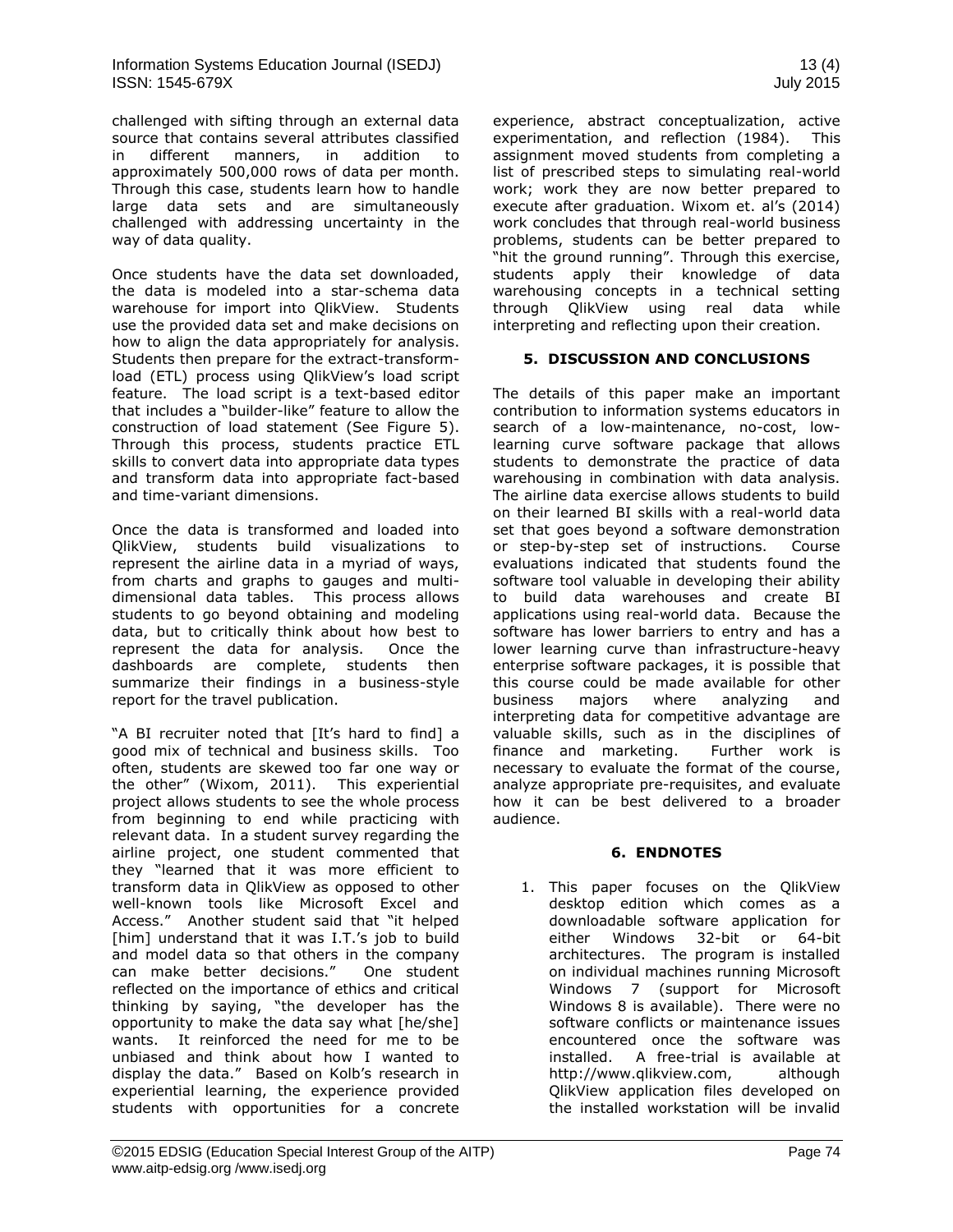on other workstations. Each student had their own workstation in a computer lab for use of assignments and projects.

2. This class has been taught in the aforementioned format for two years in the spring. The average number of students in this class is 9 per offering. The only pre-requisite for this course is Organizational Information Systems, a survey information systems course that all business majors take.

#### **7. REFERENCES**

- Ayyagari, R. (2011), "Hands-on ERP Learning: Using OpenERP®, an Alternative to SAP®." Journal of Information Systems Education, Vol. 22, No. 4, Summer 2011, pp. 123-133.
- Chaudhuri, S., Dayal, U., & Narasayya, V. (2011). "An Overview of Business Intelligence Technology." *Communications of the ACM.* Vol. 54, No. 8, pp. 88-98. doi:10.1145/1978542.1978562
- [García, M., & Harmsen, B. \(2012\). QlikView 11](http://www.bibme.org/)  [for Developers. Birmingham: Packt](http://www.bibme.org/)  [Publ](http://www.bibme.org/)ishing.
- Kolb, D.A. (1984). The Process of Experiential Learning. In *Experiential learning: experience as the source of learning and development* Chapter 2). Retrieved from http://www.learningfromexperience.com/im ages/uploads/process-of-experientiallearning.pdf
- Mrdalj, S. (2007). "Teaching an Applied Business Intelligence Course." Issues in Information Systems, Vol. 8, No. 1, pp. 134-138.
- Oracle Corporation (2014). *Oracle® Fusion Middleware Installation Planning Guide 11g Release 1 (11.1.1.7.0).* Retrieved from http://docs.oracle.com/cd/E28280\_01/install

.1111/b32474/start.htm#BABIAFAH

- QlikTech International AB. (2011), "Business Discovery: Powerful, User-Driven BI: A QlikView White Paper." Retrieved from http://www.qlik.com/us/explore/resources/ whitepapers/business-discovery-powerfuluser-driven-bi
- QlikTech International AB. (2014). QlikView Personal Edition (Version 11.2) [Software]. Available from http://usd.demo.qlik.com/download/
- QlikTech International AB. (2014). "QlikView Customers". Retrieved from http://www.qlik.com/us/explore/customers
- Research and Innovative Technology Administration: Bureau of Transportation Statistics. (2014). *On Time Airline Performance* [Multiple Data Files]. Retrieved from http://www.transtats.bts.gov/DL\_SelectField s.asp?Table\_ID=236&DB\_Short\_Name=On-Time
- Watson, H. (2008). "Business Schools Need to Change What They Teach." Business Intelligence Journal, Vol. 13, No. 4, 2008, pp. 4-7.
- Wixom, B., Ariyachandra T., Goul M., Gray, P., Kulkami, U., & Phillips-Wren, G., (2011). "The Current State of Business Intelligence in Academia." Communications of the Association for Information Systems, Vol. 29, Article 29, October, 2011, pp. 299-312.
- Wixom, B., Ariyachandra T., David, D., Goul, M., Gupta, B., Iyer, L., Kulkarni, U., Mooney, J., Phillps-Wren, G., & Turetken, O., (2014). "The Current State of Business Intelligence in Academia: The Arrival of Big Data." Communications of the Association for Information Systems., Vol. 34, Article 1, January, 2014, pp. 1-13.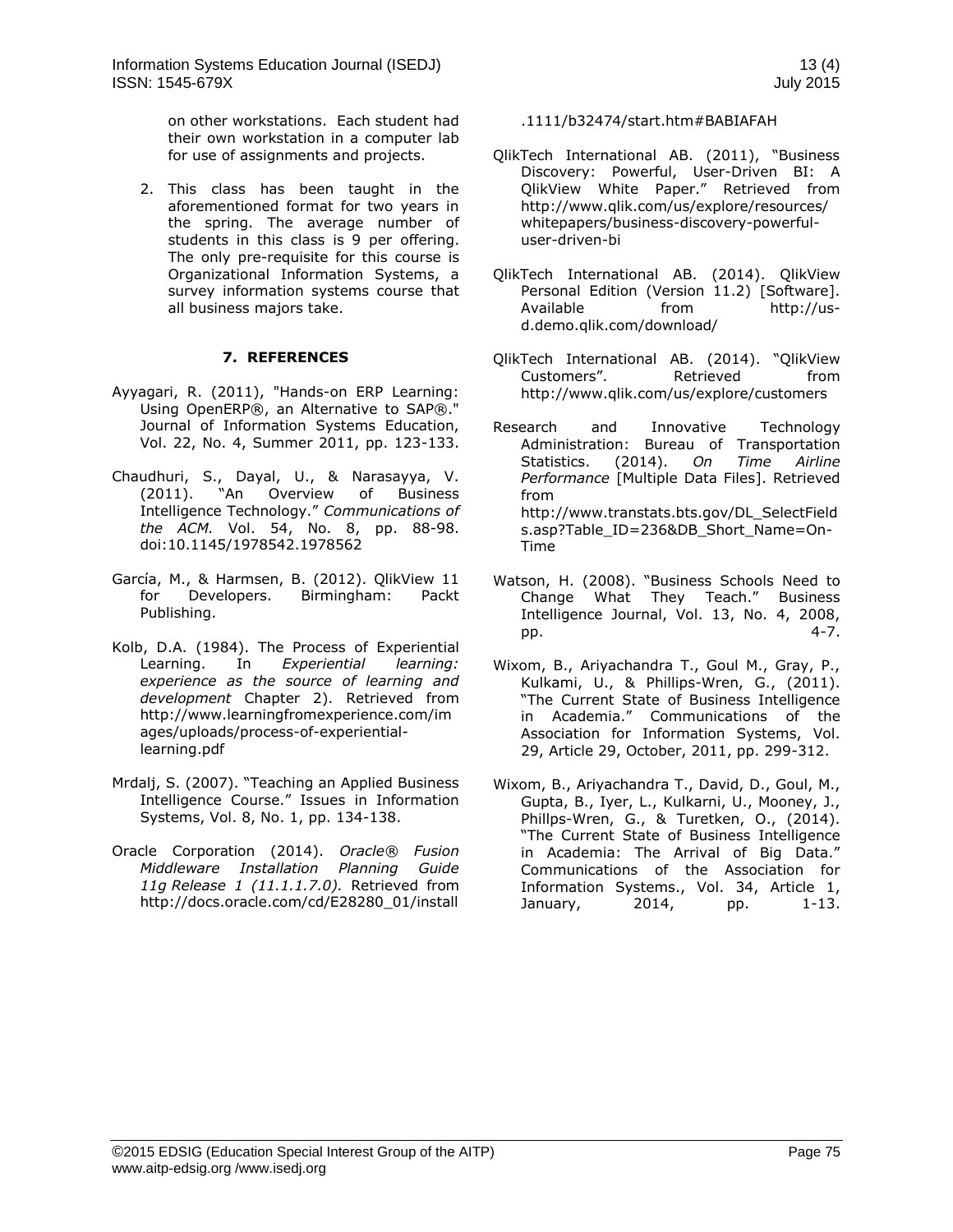# **Appendix A**

|                          |                  | File Edit Insert Tab Tools Help                     |         |                                            |                                                                                                          |
|--------------------------|------------------|-----------------------------------------------------|---------|--------------------------------------------|----------------------------------------------------------------------------------------------------------|
|                          |                  | D Reload ※Debug 日日 18 日出口口口口 M Tabs Employment Data |         | 一喝品                                        |                                                                                                          |
|                          | Information Main |                                                     |         |                                            | Includes   Mapping   Comments   Main Data   Employment Data   Calendar   Airlines   Aircrafts   Airports |
| 1                        |                  |                                                     |         | // Load Script for Airline Employment Data |                                                                                                          |
|                          |                  | Concatenate ([Main Data])                           |         |                                            |                                                                                                          |
| 3.                       |                  | LOAD [%Airline ID],                                 |         |                                            |                                                                                                          |
| 4                        |                  | [%Unique Carrier Code],                             |         |                                            |                                                                                                          |
| 5                        |                  | [%Carrier Group ID],                                |         |                                            |                                                                                                          |
| 6                        |                  | [# Full Time Employees],                            |         |                                            |                                                                                                          |
| 7                        |                  | [# Part Time Employees],                            |         |                                            |                                                                                                          |
| 8                        |                  | [# Total Employees],                                |         |                                            |                                                                                                          |
| 9<br>10                  |                  | [# Equivalent FTEs],<br>[Unique Carrier],           |         |                                            |                                                                                                          |
| 11                       |                  | [Carrier Code],                                     |         |                                            |                                                                                                          |
| 12                       |                  | [Carrier Name],                                     |         |                                            |                                                                                                          |
| 13                       |                  | Period                                              |         |                                            |                                                                                                          |
|                          | $14$ FROM        |                                                     |         |                                            |                                                                                                          |
| 15                       |                  |                                                     |         |                                            | [\$(vFolderSourceData)QVDs\T F41SCHEDULE P1A EMP.qvd]                                                    |
| 16                       | $(qvd)$ ;        |                                                     |         |                                            |                                                                                                          |
| 17                       |                  |                                                     |         |                                            |                                                                                                          |
| 18                       |                  |                                                     |         |                                            |                                                                                                          |
|                          |                  |                                                     |         |                                            |                                                                                                          |
|                          |                  |                                                     |         |                                            |                                                                                                          |
|                          |                  |                                                     |         |                                            |                                                                                                          |
|                          |                  |                                                     |         |                                            |                                                                                                          |
| $\overline{\mathcal{A}}$ |                  |                                                     |         |                                            |                                                                                                          |
| Data.                    |                  | Functions Variables Settings                        |         |                                            |                                                                                                          |
|                          |                  |                                                     |         |                                            |                                                                                                          |
| Database                 |                  |                                                     |         | Data from Files                            | Table Files                                                                                              |
|                          |                  |                                                     | Connect | ✔ Relative Paths                           |                                                                                                          |
| ODBC                     |                  |                                                     |         | Use FTP                                    | OlikView File                                                                                            |
|                          | ▼ Force 32 Bit   |                                                     | Select  |                                            |                                                                                                          |
|                          |                  |                                                     |         |                                            | Web Files                                                                                                |
|                          |                  |                                                     |         |                                            | Field Data                                                                                               |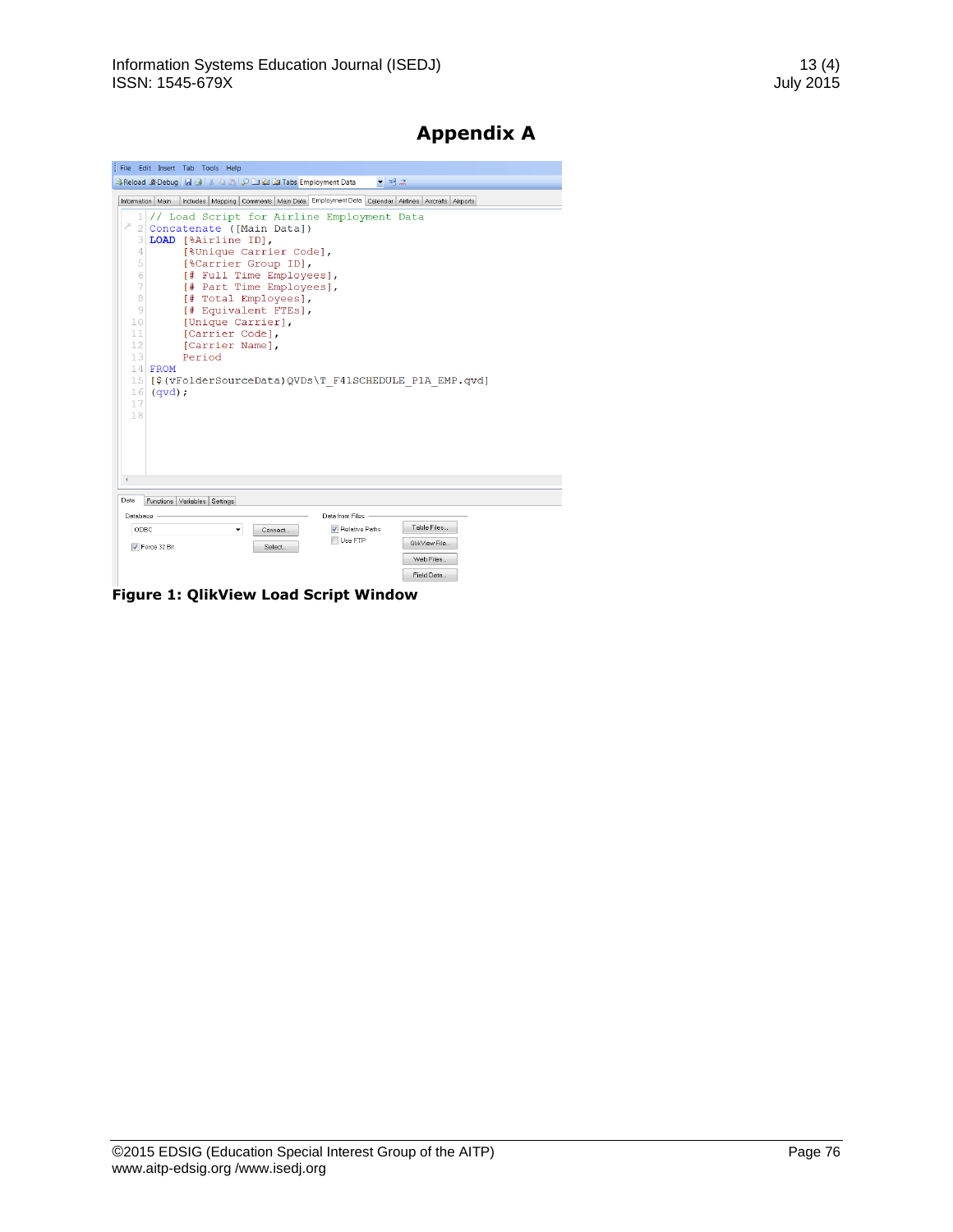

**Figure 3: QlikView's Associative Architecture**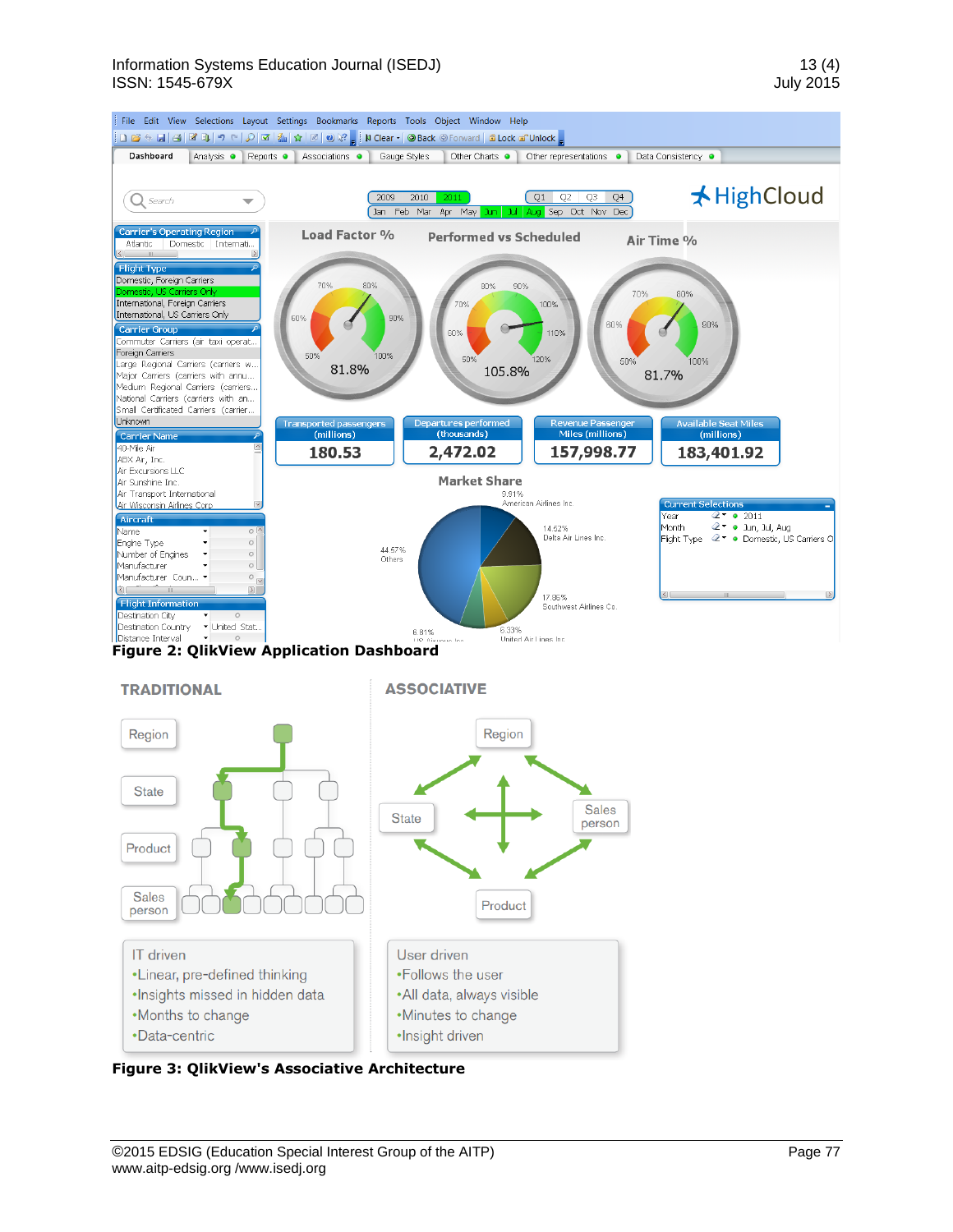

**Figure 4: Installing Oracle Business Intelligence Release 11.1.1.7.0 Using the Product Installer**

| Functions Variables Settings<br>Data         |             |       |                             |  |  |  |  |  |
|----------------------------------------------|-------------|-------|-----------------------------|--|--|--|--|--|
|                                              |             |       |                             |  |  |  |  |  |
| Function Category                            | Conditional |       |                             |  |  |  |  |  |
| Function Name                                |             | Paste |                             |  |  |  |  |  |
| dual If (condition, then_expr [, else_expr]) |             |       |                             |  |  |  |  |  |
|                                              |             |       |                             |  |  |  |  |  |
|                                              |             |       |                             |  |  |  |  |  |
|                                              |             |       |                             |  |  |  |  |  |
|                                              |             |       | <b>OK</b><br>Help<br>Cancel |  |  |  |  |  |

**Figure 5: QlikView Expression Builder**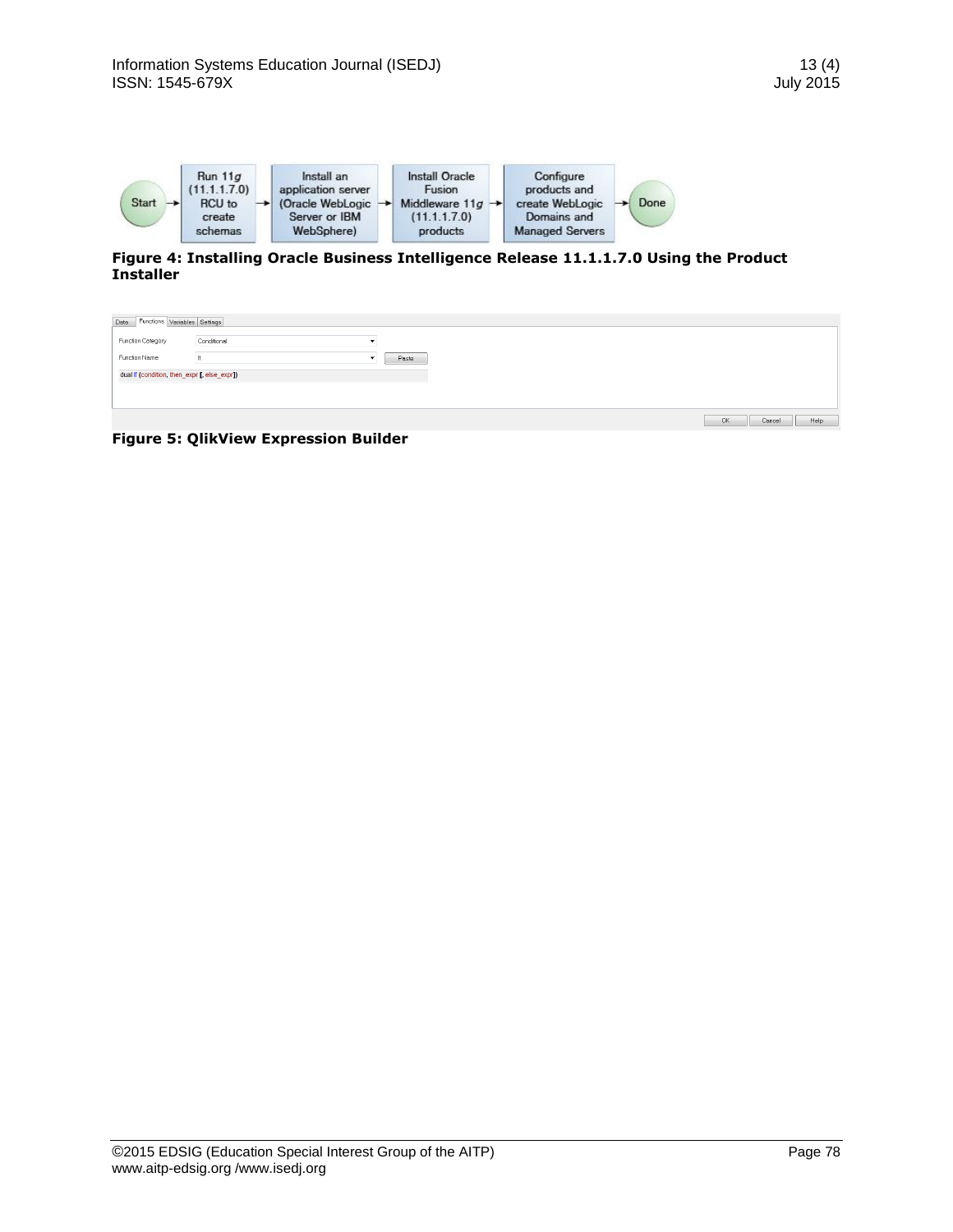## **Appendix B Airline Analysis in QlikView**

#### **Background**

Commercial airlines are constantly under scrutiny from the government and the public for the timeliness in takeoff and departure. The popular periodical *Travel and Leisure* has contracted you to build a business intelligence application to analyze the timeliness (or lack thereof) of domestic commercial airlines. They want to inform their readers of the best and worst carriers based on timeliness. *Travel and Leisure* is particularly interested to see if there are differences based on location and/or time (time of day, week, month, etc.) They would like to publish your findings in their upcoming issue. Your goal is to develop an appropriate data warehouse model and create a business intelligence application using QlikView to support the analysis of domestic commercial airline departure and arrival data from October through December, 2013.

#### **Access to Data**

Access to the appropriate data can be downloaded from the following website via the Research and Innovative Technology Administration: http://goo.gl/a1rnk. This table contains on-time arrival data for non-stop domestic flights by major air carriers, and provides such additional items as departure and arrival delays, origin and destination airports, flight numbers, scheduled and actual departure and arrival times, cancelled or diverted flights, taxi-out and taxi-in times, air time, and non-stop distance.

The website allows you to select which fields you want to download in your table. Definitions for those fields are available as well. Associated fields also contain necessary lookup tables to build your data warehouse using varying dimensions. All of the data from this source is downloadable in csv (comma separated value) format. You will need to import and transform that data to build your fact and dimension tables for use in your QlikView application.

#### **Requirements and Evaluation (75 points)**

Through this project, you should be able to demonstrate the following:

- Ability to access data from public sources in raw format and import into QlikView. (5 points)
- Model an appropriate data warehouse using necessary facts and dimensions using a star schema approach. (20 points)
- Transform data into the appropriate format for use in analysis. (5 points)
- Develop a business intelligence application using QlikView that consists of appropriate charts, graphs, and tables that enables users to engage in business discovery for *dashboarding, analysis, and reporting*. (25 points)
- Analyze the data through the developed QlikView application.
- Articulate the insights and conclusions that can be made in a 2-3 page summary report that can be submitted to your client, *Travel and Leisure.* (20 points)